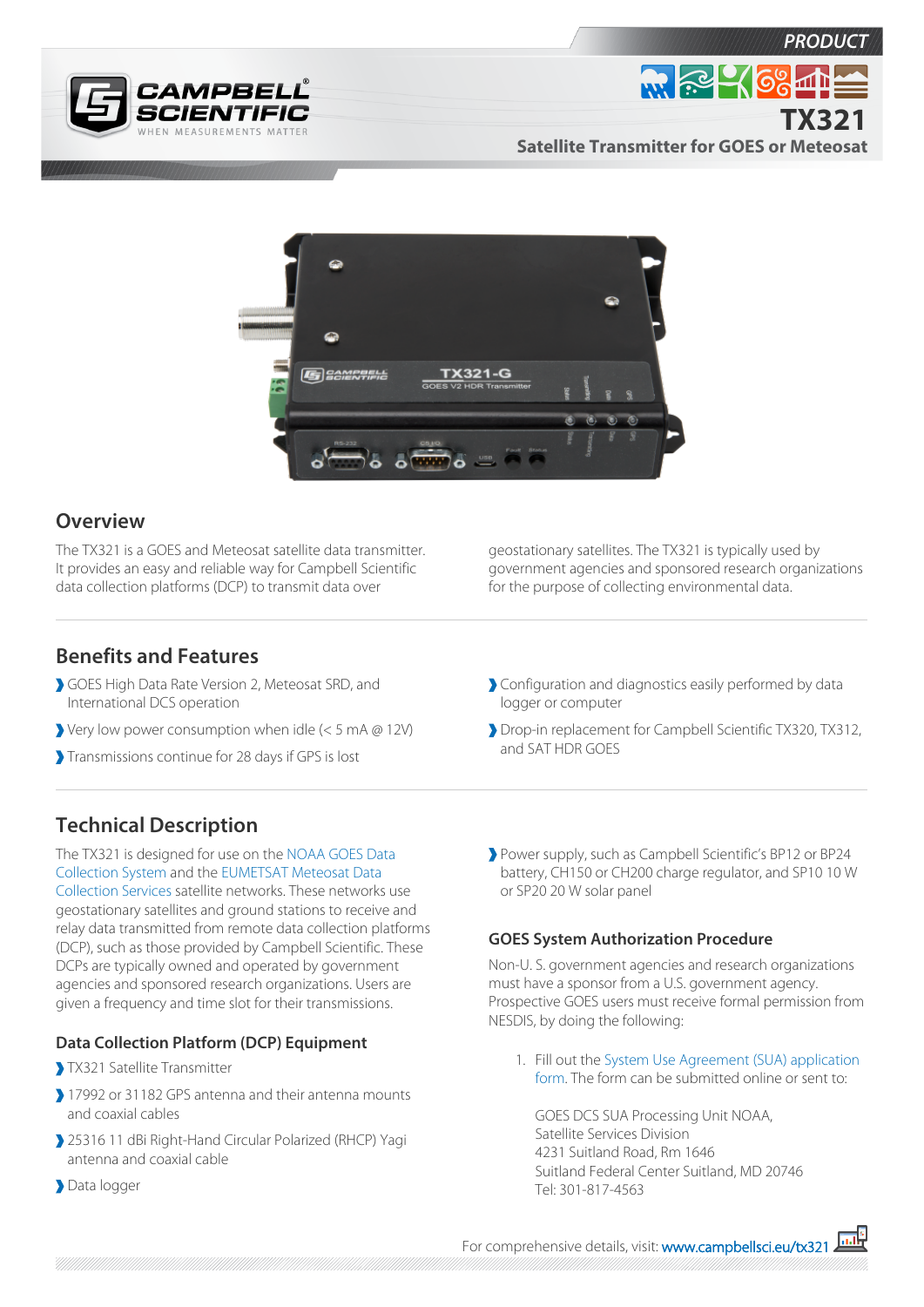Fax: 301-817-4569 Email: Letecia.Reeves@noaa.gov

- 2. Following approval, NESDIS sends a Memorandum of Agreement (MOA). The MOA must be signed and returned to NESDIS.
- 3. After the MOA is approved, NESDIS will issue a channel assignment and an ID address code.

## **Specifications**

| Transmission Distance or<br>Area       | Meteosat: Europe<br>GOES: North America                                                                                                                                                                                                                                 |
|----------------------------------------|-------------------------------------------------------------------------------------------------------------------------------------------------------------------------------------------------------------------------------------------------------------------------|
| Transmissions Supported                | ASCII and pseudo-binary<br>message<br>Timed and random                                                                                                                                                                                                                  |
| Transmit RF Out Connector Type N jack  |                                                                                                                                                                                                                                                                         |
| Radio Module                           | G6 OEM                                                                                                                                                                                                                                                                  |
| Operating Temperature<br>Range         | $-40^\circ$ to $+60^\circ C$                                                                                                                                                                                                                                            |
| Storage Temperature Range-55° to +70°C |                                                                                                                                                                                                                                                                         |
| <b>Case Dimensions</b>                 | 18.54 x 12.7 x 3.81 cm (7.3 x 5 x<br>$1.5$ in.)                                                                                                                                                                                                                         |
| <b>Maximum Dimensions</b>              | 20.96 x 13.34 x 4.06 cm (8.25 x<br>$5.25 \times 1.6$ in.) including<br>connectors                                                                                                                                                                                       |
| Weight                                 | 0.77 kg (1.7 lb)                                                                                                                                                                                                                                                        |
| <b>Supply Power</b>                    |                                                                                                                                                                                                                                                                         |
| Supply Voltage                         | 10.8 to 16 Vdc                                                                                                                                                                                                                                                          |
| Typical Current Drain                  | $\ge$ < 2.6 A (at 12 Vdc during<br>transmit)<br>$\ge$ < 100 mA (at 12 Vdc during<br>GPS fix)<br>$\ge$ < 5 mA (at 12 Vdc when idle)                                                                                                                                      |
| Connector                              | Removable 2 pin screw terminal,<br>5 mm pitch                                                                                                                                                                                                                           |
| <b>Satellite GOES</b>                  |                                                                                                                                                                                                                                                                         |
| Standards                              | NOAA/NESDIS GOES High Data<br>Rate Certification Standards<br>version 2                                                                                                                                                                                                 |
| <b>Baud Rates</b>                      | 300 and 1200 bps                                                                                                                                                                                                                                                        |
| <b>Transmit Power</b>                  | 31.5 dBm (300 bps default)<br>When transmitting to GOES-13<br>or later, transmit EIRP shall be<br>37 to 41 dBm for 300 bps and<br>43 to 47 dBm for 1200 bps.<br>Settings default for use with<br>11 dBi YAGI antenna<br>38 dBm (maximum)<br>37.5 dBm (1200 bps default) |
| Frequency Range                        | 401.701 to 402.0985 MHz                                                                                                                                                                                                                                                 |

4. NESDIS must be contacted to coordinate a start-up date.

#### **Meteosat System Authorization Procedure**

Complete and submit the [EUMETSAT DCP Admission form.](http://www.eumetsat.int/website/home/Data/MeteosatServices/MeteosatDataCollectionServices/index.html)

| Initial Frequency Stability                          | ±20 Hz disciplined to GPS (GPS<br>fix occurs after power up and<br>once per day thereafter.)                                                                             |
|------------------------------------------------------|--------------------------------------------------------------------------------------------------------------------------------------------------------------------------|
| Channel Bandwidth                                    | 1.5 KHzNOAA/NESDIS GOES<br>High Data Rate Certification<br>Standards version 2 (1200 bps)<br>3 kHz (300 bps)                                                             |
| <b>Satellite Meteosat</b>                            |                                                                                                                                                                          |
| Operation                                            | <b>EUMETSAT Meteosat SRD</b>                                                                                                                                             |
| <b>Baud Rates</b>                                    | 100 bps                                                                                                                                                                  |
| <b>Transmit Power</b>                                | Default configuration for use<br>with 11 dBi YAGI antenna<br>Meteosat SRD transmit EIRP<br>should be 43.25 to 52 dBm.<br>1.5 dBm (maximum)<br>37.5 dBm (100 bps default) |
| Frequency Range                                      | 402,0355 to 402,4345 MHz                                                                                                                                                 |
| Initial Frequency Stability                          | ±20 Hz disciplined to GPS (GPS<br>fix occurs after power up and<br>once per day thereafter.)                                                                             |
| Channel Bandwidth                                    | 3 kHz (100 bps)                                                                                                                                                          |
| <b>GPS Receiver</b>                                  |                                                                                                                                                                          |
| Receiver Type                                        | 3.3 V active                                                                                                                                                             |
| Connector                                            | SMA jack                                                                                                                                                                 |
| <b>Timekeeping</b>                                   |                                                                                                                                                                          |
| Initial Accuracy                                     | ±100 µs (synchronized to GPS)                                                                                                                                            |
| Drift                                                | ±10 ms/day (without GPS)                                                                                                                                                 |
| GPS Schedule                                         | 1 fix at power up (1 fix per day<br>afterwards)                                                                                                                          |
| Transmission Continuation 28 days<br>without GPS Fix |                                                                                                                                                                          |
| <b>Interface Connectors</b>                          |                                                                                                                                                                          |
| <b>USB</b>                                           | Micro B, USB device                                                                                                                                                      |
| RS-232                                               | DB9 F, DCE, 3 wire RS-232                                                                                                                                                |
| CS I/O                                               | DB9 M, SDC 4                                                                                                                                                             |
| Satellite RF Transmit Out                            | Type N jack                                                                                                                                                              |

Power Removable 2 pin

GPS SMA jack